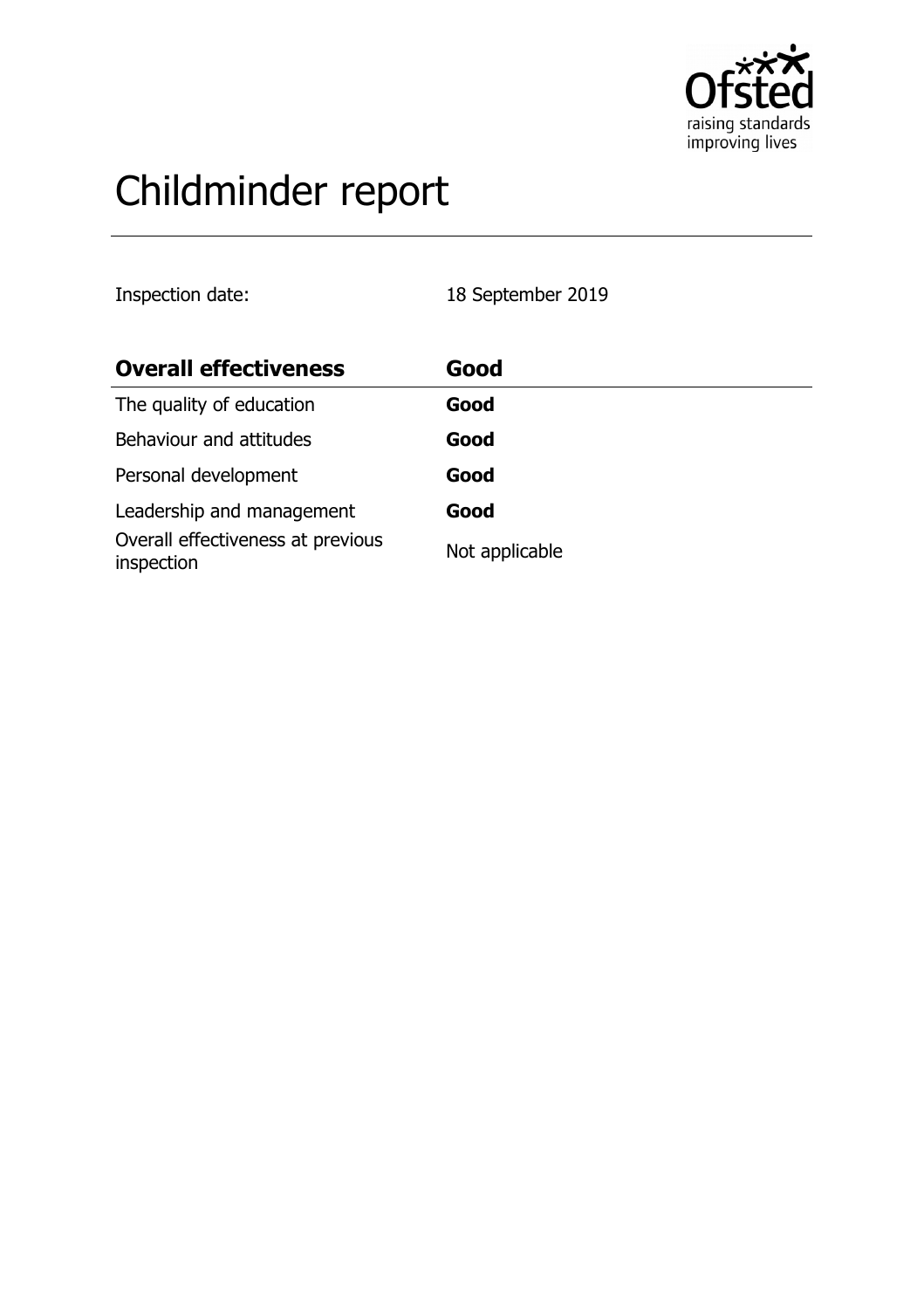

# **What is it like to attend this early years setting?**

### **The provision is good**

Children are confident and have a good attitude to learning. They feel safe and secure with a caring childminder and her assistant. Children engage positively with unfamiliar adults visiting the setting, inviting them into their play and communicating their thoughts and ideas effectively.

The childminder uses her training, research and professional conversations well to enhance children's learning experiences to help them gain the skills to support their future success. The childminder has developed the environment and activities successfully to support children's communication and language skills. Dens and quiet reading areas offer children 'communication friendly spaces' from which they can talk, express their ideas and expand their vocabulary.

Children behave well. The childminder and her assistant address any conflicts quickly, and consistently help young children begin to understand behavioural boundaries and expectations, such as sharing and taking turns. The childminder uses books effectively to help children understand their feelings and emotions to help raise their confidence. Children build strong friendships and show concern for their friends when they are upset. The childminder and her assistant regularly praise children for their achievements, building high levels of self-esteem.

## **What does the early years setting do well and what does it need to do better?**

- $\blacksquare$  The childminder knows the children well and has a good knowledge of their interests and next steps. Children are well motivated and keen to engage in a broad range of activities across all areas of learning. For example, a planned activity, that builds on what children know, encourages them to explore different materials and to use a wide range of objects and tools purposefully. Positive interactions from the childminder supports children's learning effectively, in particular to expand their mathematical knowledge and understanding.
- $\blacksquare$  The childminder assists children's learning successfully. She provides a good range of toys and resources for children to make choices about their play. She encourages children to be imaginative and creative as they explore the wooden planks, guttering and tyres. There are good opportunities for children to learn about the world around them. For example, the childminder has supported children to create a bug hotel to learn about insects, and involves them in gardening projects to learn about growth and caring for vegetables. During an activity, children recall how the birds like the lentils and oats they are exploring, and the childminder builds on this knowledge well.
- $\blacksquare$  The childminder works closely with parents to successfully meet children's care needs. Children develop independence as they become aware of their own needs, such as using the toilet. The childminder deals sensitively with their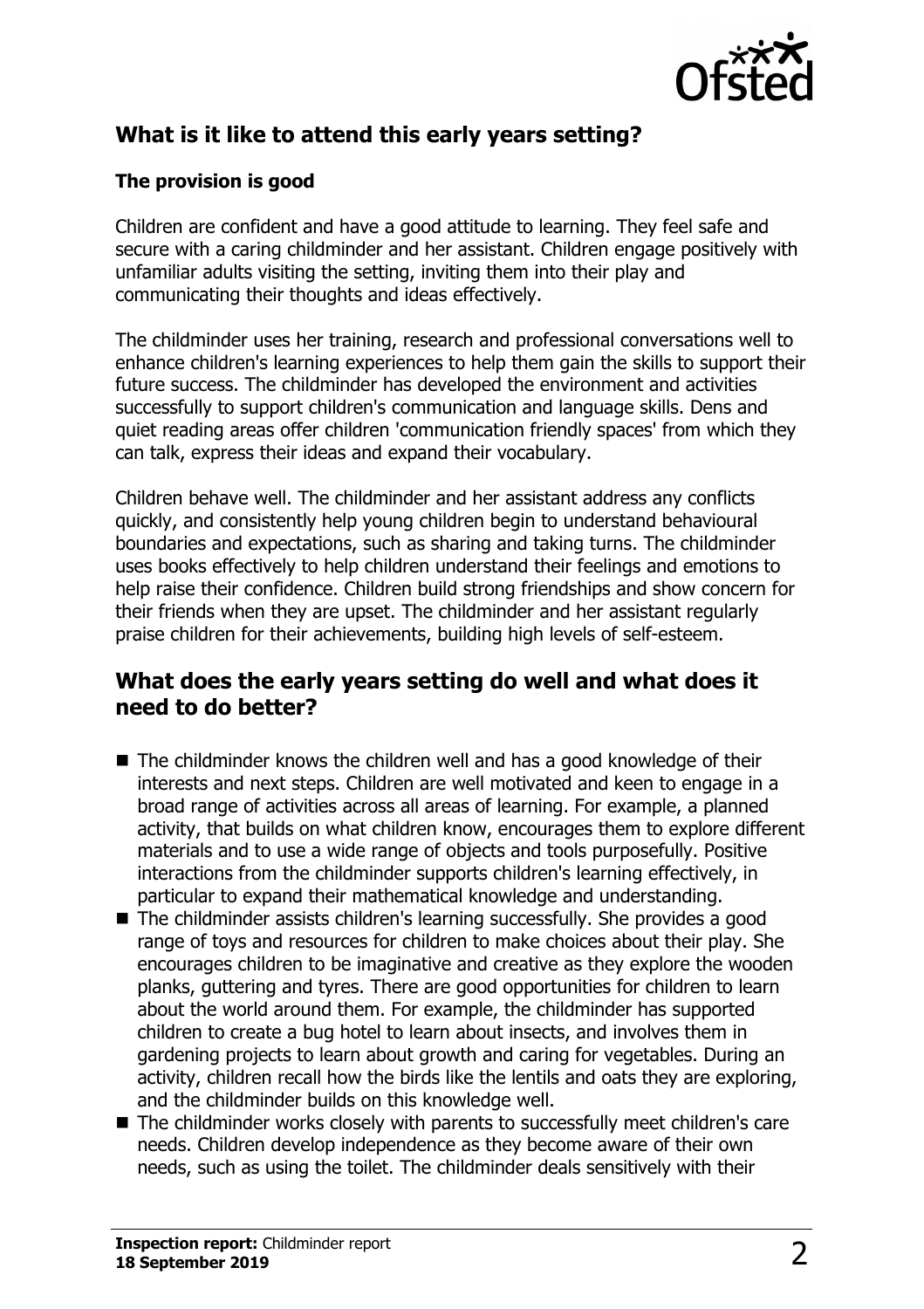

needs, providing encouragement and praise when required. However, the childminder does not gather more detailed information about children's developmental starting points, their ongoing learning at home or provide parents with some ideas to support next steps at home, in order to fully involve them in their children's learning.

- Children develop good physical skills and coordination. They are very keen to thread pre-cut fruit onto cocktail sticks to make kebabs for their snack. They persevere with the task and show pride in their achievements, gleefully talking about which fruit they are using. Children demonstrate their developing understanding of what keeps them healthy. For example, they talk about the need to have drinks of water regularly so that they can use the potty.
- $\blacksquare$  Children show interest in the different sounds they hear. For example, when they hear a noise in the sky, they are keen to see what it is, exploring the possibilities that it might be a helicopter or plane. Children listen well to stories with increasing attention. However, the childminder and her assistant do not use all opportunities to challenge children's thinking and encourage their involvement.
- The childminder supports her assistant's professional development well. She uses regular meetings to identify targeted support, such as helping her to provide children with more detailed explanations to help them understand ways to keep themselves safe.

## **Safeguarding**

The arrangements for safeguarding are effective.

The childminder has a good understanding of keeping children safe. She uses her risk assessments efficiently to provide children with a safe and secure environment. She implements her policies and procedures effectively. For example, she ensures only known and suitable adults collect children. The childminder and her assistant keep up to date with training, which enables them to have a good understanding of their responsibilities to report any concerns about a child's welfare to appropriate agencies.

## **What does the setting need to do to improve?**

#### **To further improve the quality of the early years provision, the provider should:**

- $\blacksquare$  develop further the use of effective questioning to challenge children's thinking and to help them be more engaged in stories
- $\blacksquare$  develop even further the systems to gather information about children's starting points, encourage parents to provide information about learning at home and provide ideas to support learning at home in order to enable continuity in supporting children's learning.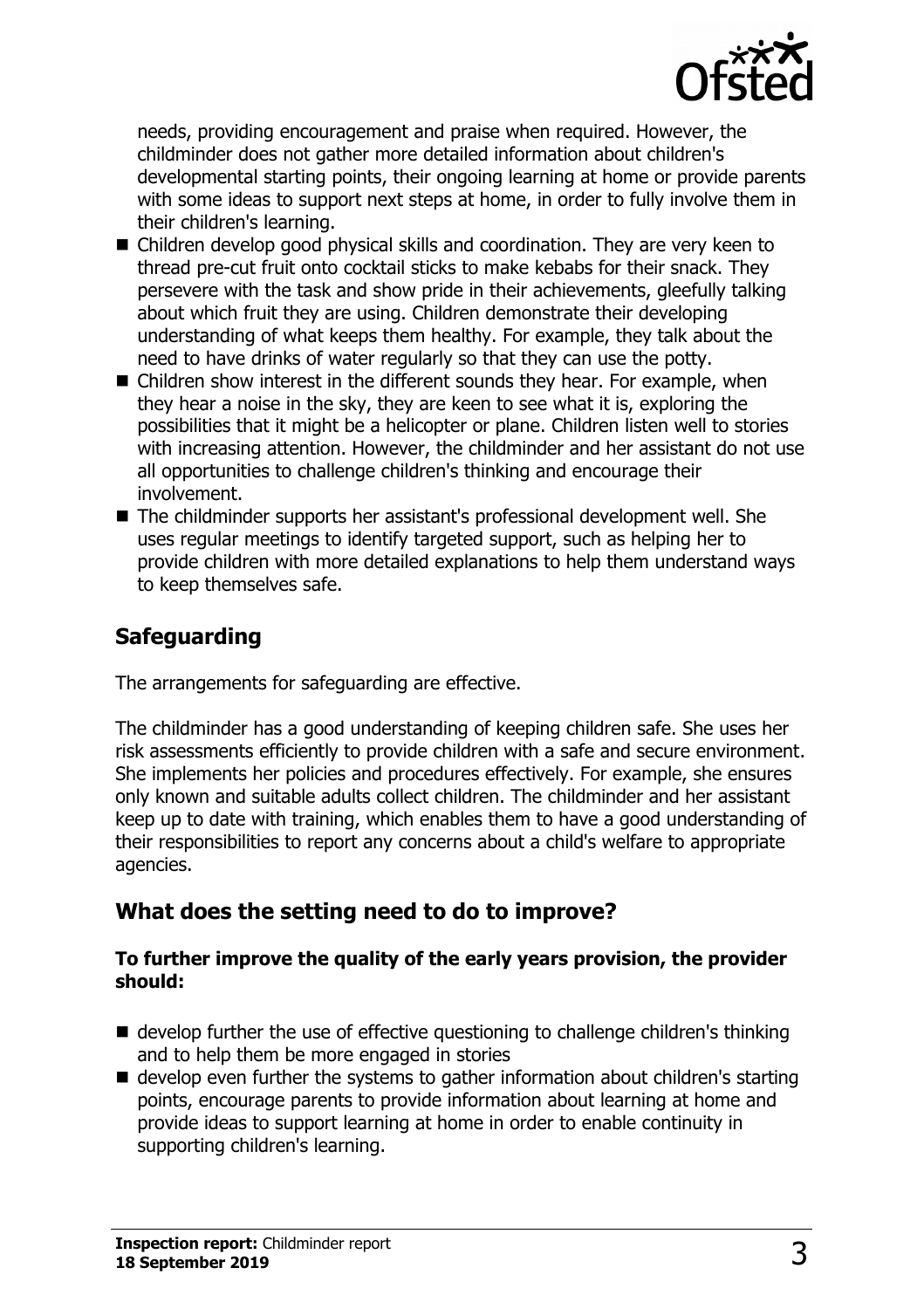

| <b>Setting details</b>        |                                                                                      |
|-------------------------------|--------------------------------------------------------------------------------------|
| Unique reference number       | EY549955                                                                             |
| Local authority               | North Somerset                                                                       |
| <b>Inspection number</b>      | 10111207                                                                             |
| <b>Type of provision</b>      | Childminder                                                                          |
| <b>Registers</b>              | Early Years Register, Compulsory Childcare<br>Register, Voluntary Childcare Register |
| Day care type                 | Childminder                                                                          |
| Age range of children         | $1$ to $3$                                                                           |
| <b>Total number of places</b> | 4                                                                                    |
| Number of children on roll    | 5                                                                                    |
| Date of previous inspection   | Not applicable                                                                       |

## **Information about this early years setting**

The childminder registered in 2017 and lives in Clevedon, North Somerset. The childminding service operates daily throughout the year. The childminder works with an assistant. The childminder holds an early years qualification at level 3.

## **Information about this inspection**

#### **Inspector**

Rachael Williams

#### **Inspection activities**

- $\blacksquare$  A learning walk was carried out with the childminder to discuss how she plans and evaluates the environment and children's progress.
- $\blacksquare$  The inspector carried out a joint observation with the childminder.
- Discussions were held with the childminder, her assistant and children at convenient times during the inspection.
- $\blacksquare$  The inspector sampled a range of documents, including suitability checks for the assistant and medication and accident records.
- $\blacksquare$  The inspector considered the written views of parents.

We carried out this inspection under sections 49 and 50 of the Childcare Act 2006 on the quality and standards of provision that is registered on the Early Years Register. The registered person must ensure that this provision complies with the statutory framework for children's learning, development and care, known as the early years foundation stage.

If you are not happy with the inspection or the report, you can [complain to Ofsted.](http://www.gov.uk/complain-ofsted-report)